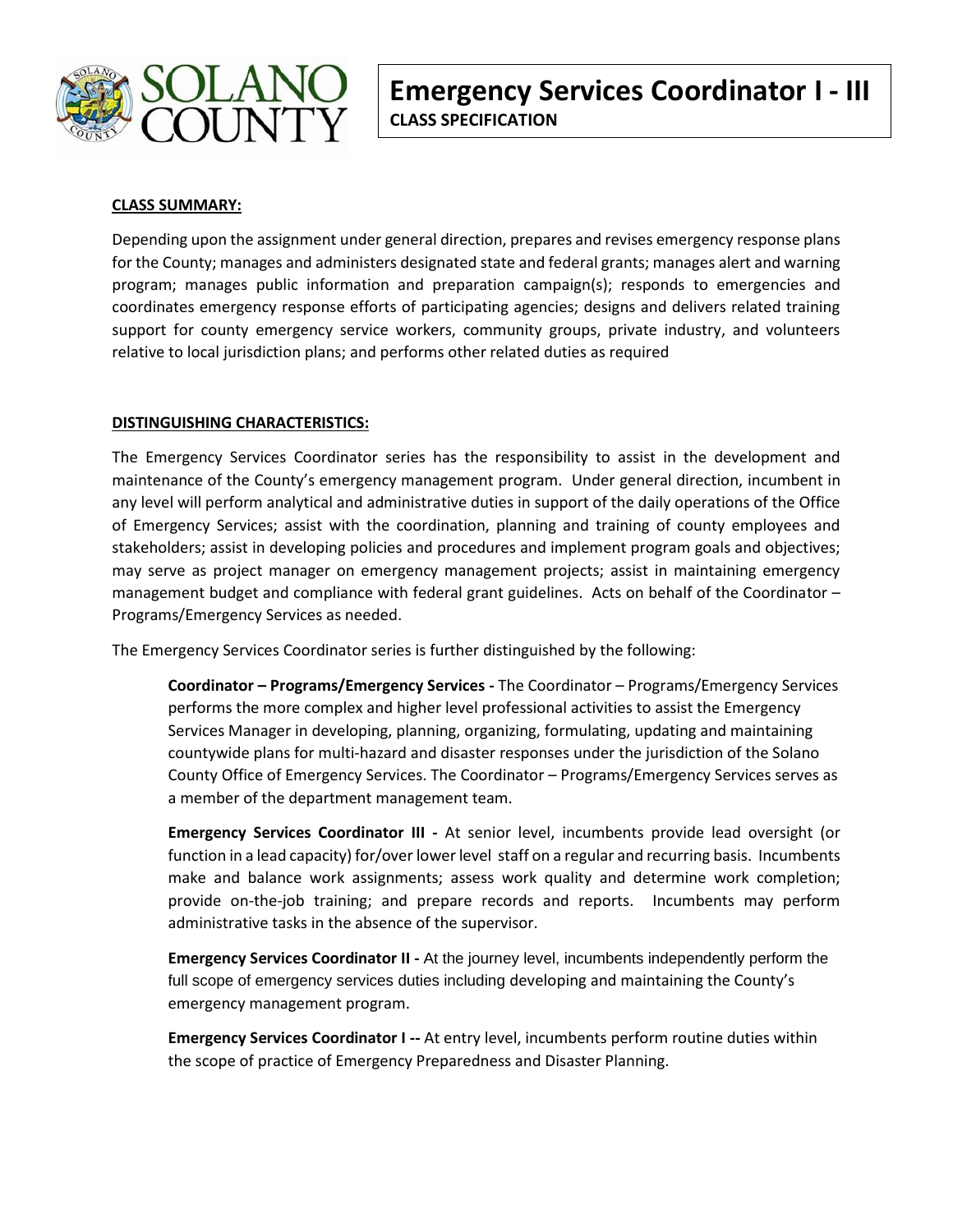## **SUPERVISION RECEIVED AND EXERCISED:**

#### **Emergency Services Coordinator II – III**

Receives general supervision from the Coordinator – Programs/Emergency Services.

May be required to provide functional and technical guidance to lower-level staff.

#### **Emergency Services Coordinator I**

Receives general supervision from the Coordinator – Programs/Emergency Services or Emergency Services Coordinator II - III.

Exercises supervision over technical and clerical level staff.

**ESSENTIAL DUTIES:** This class specification represents the core areas of responsibilities; specific position assignments will vary depending on the needs of the department.

- 1. Provides planning and formulation of disaster event management services; prepares emergency plans and annexes in response to all hazards and disasters; provides assistance to County managers and staff participating in disaster event management activities.
- 2. Develops grant applications and program proposals to obtain state and federal funding; administers and oversees specially funded programs/project/functions, develops quality assurance standards; develops reporting requirements and associated documents.
- 3. Coordinates the planning, maintenance, and activation of the Emergency Operations Center (EOC); plans and coordinates training programs for participants in County and City disaster event management services; analyses and reviews disaster event management exercises; assists the Emergency Services Manager with all aspects of emergency response and preparedness activities.
- 4. Represents the County before boards and committees, in public meetings, and to other governmental agencies in specific areas of assignment; serves on and/or is the staff person assigned to committees and groups involved in specific program assignments.
- 5. Provides consultation services to the community and related agencies; meets with community organizations, private individuals, agency administrators, and professional staff to gain cooperation in achieving program/project goals; serves as liaison to community groups.
- 6. Performs community outreach, liaisons and develops partnerships with community groups, businesses, governmental agencies, and other community organizations; and assists in developing and implementing public outreach programs and informational campaigns related to emergency preparedness, public alert and warning through available social media outlets.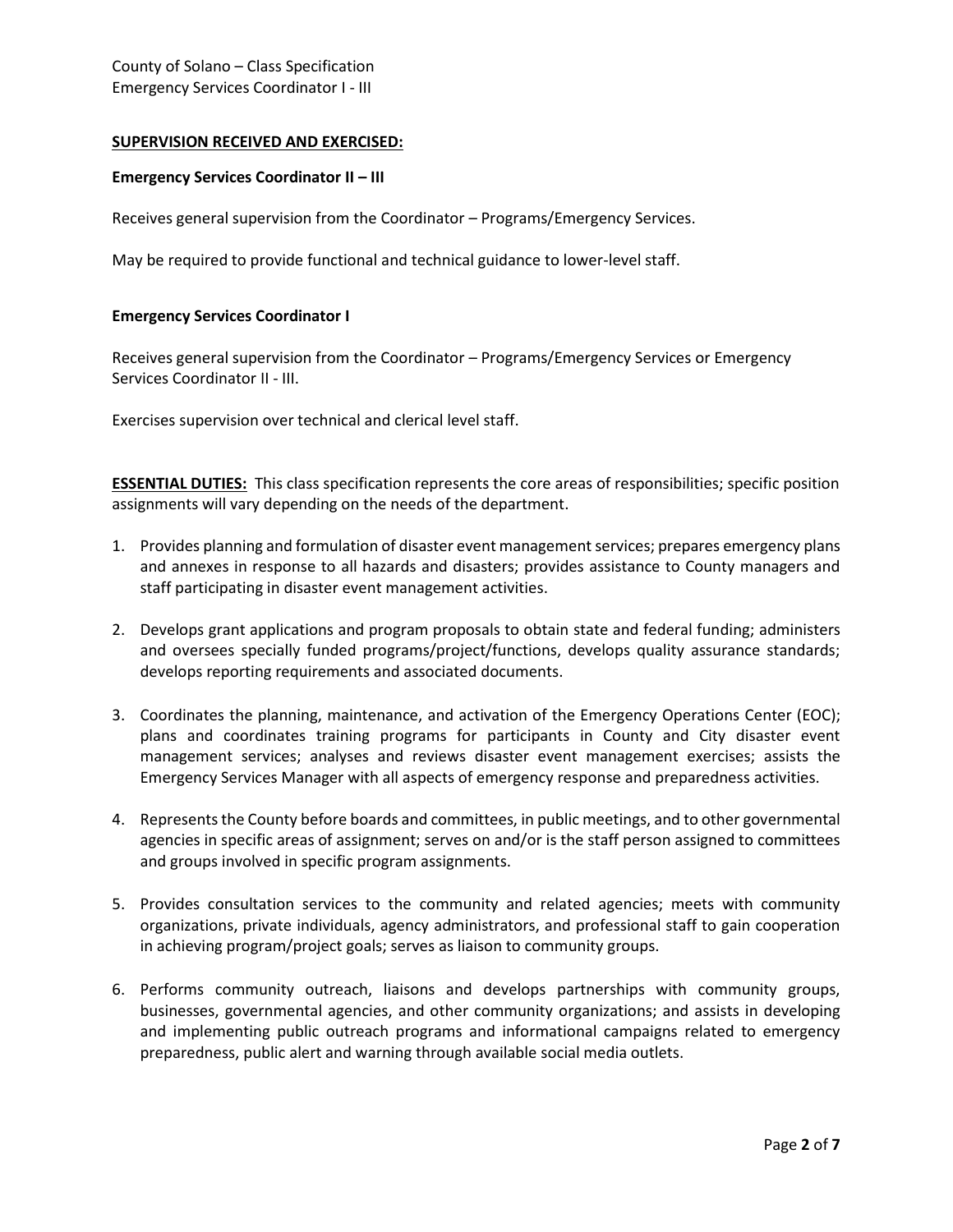- 7. Reviews project proposals/plans to determine timeframes, funding limitation; develops recommendations for accomplishing project objectives, outcome indicators, performance measures, staffing requirements and allotment of funds to various project components.
- 8. Negotiates with service providers regarding procedures, costs, and other contract matters; oversees and monitors contracts.
- 9. Evaluates program/project needs and ensures effective program/project delivery.
- 10. Serves in the County Emergency Operations Center as required.

### **MINIMUM QUALIFICATIONS:**

#### **Emergency Services Coordinator III**

#### **EDUCATION:**

A bachelor's degree from an accredited four-year college or university with major coursework in emergency management, public policy, planning, and public or business administration, communication or a related field.

#### **EXPERIENCE:**

Three (3) years of administrative, operational, or technical experience in a governmental emergency services or disaster response agency, planning and executing emergency preparedness activities preferred. The required experience may include the development of plans, educational programs and training exercises, public alert and warning and the coordination of such activities with local, state, and/or federal agencies and organizations. Administrative experience in planning, training, and coordination with local, state and/or federal agencies and organization is accepted.

#### **Emergency Services Coordinator II**

### **EDUCATION:**

Equivalent to an associate's degree, preferably in major coursework in emergency management, public policy, planning, and public or business administration, communication or a related field.

### **EXPERIENCE:**

Two (2) years of administrative, operational, or technical experience in a governmental emergency services or disaster response agency, planning and executing emergency preparedness activities preferred. The required experience may include the development of plans, educational programs and training exercises, public alert and warning and the coordination of such activities with local, state, and/or federal agencies and organizations.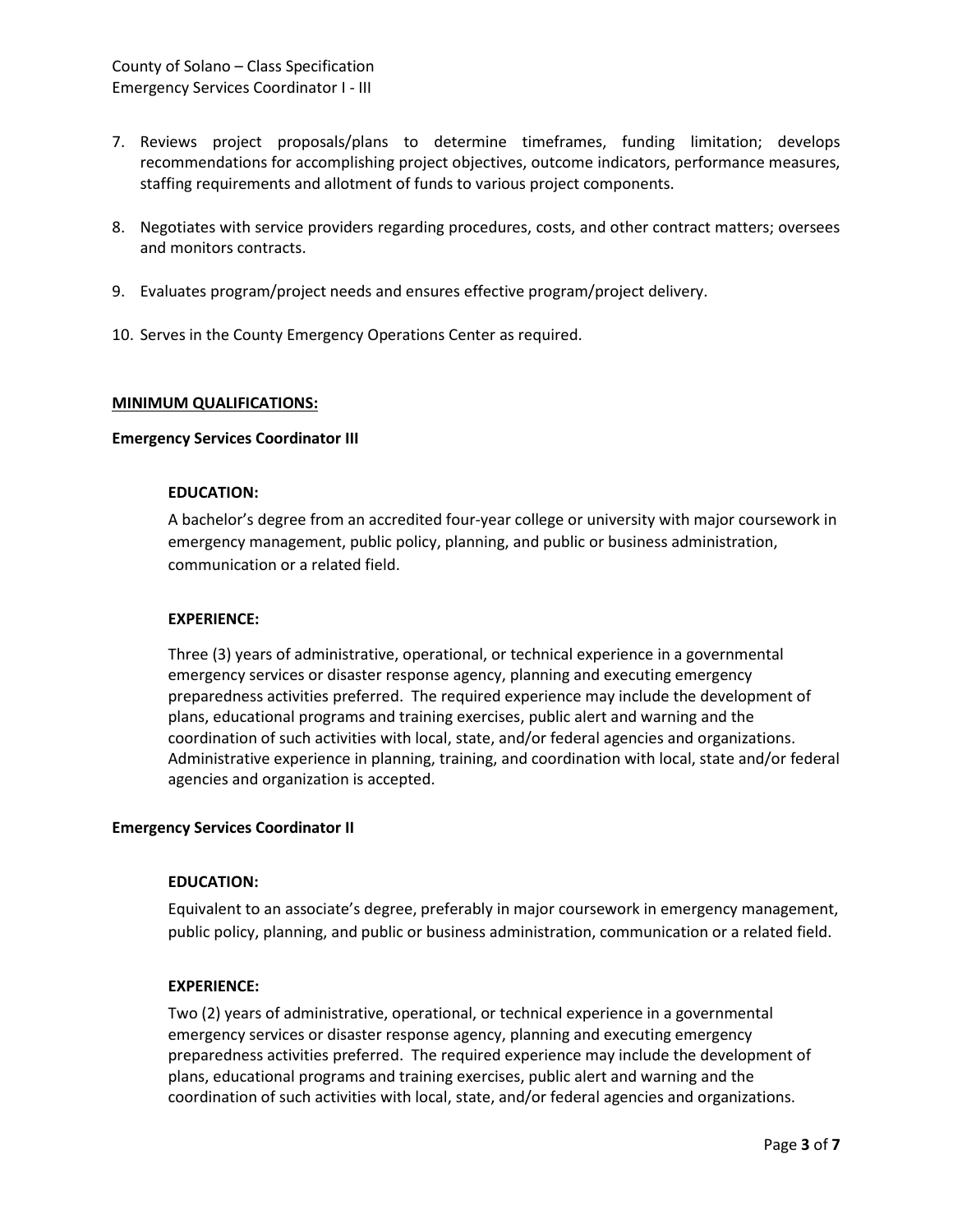Administrative experience in planning, training, and coordination with local, state and/or federal agencies and organization is accepted.

**Note:** Additional experience may substitute on a year for year basis for the educational requirement.

### **Emergency Services Coordinator I**

#### **EDUCATION:**

Equivalent to an associate's degree, preferably in major coursework in emergency management, public policy, planning, and public or business administration, communication or a related field.

### **EXPERIENCE:**

One (1) year of administrative, operational, or technical experience in a governmental emergency services or disaster response agency, planning and executing emergency preparedness activities preferred. The required experience may include the development of plans, educational programs and training exercises, public alert and warning and the coordination of such activities with local, state, and/or federal agencies and organizations. Administrative experience in planning, training, and coordination with local, state and/or federal agencies and organization is accepted.

**Note:** Additional experience may substitute on a year for year basis for the educational requirement.

Advanced coursework, certifications, and/or credentials from recognized and qualifying emergency management organizations highly desirable.

The class of Emergency Services Coordinator I is flexibly staffed to Emergency Services Coordinator II without further examination upon approval and discretion of the Appointing Authority.

The class of Emergency Services Coordinator II is not flexibly staffed to Emergency Services Coordinator III.

### **LICENSING, CERTIFICATION AND REGISTRATION REQUIREMENTS:**

Possession of or ability to obtain prior to employment a valid Class C California Driver's License and a good driving record.

May be required to work extended and unusual hours including holidays, weekends, and/or offhour shifts during emergency or disaster situations and during training programs or preparedness exercises and be on-call in case of emergencies.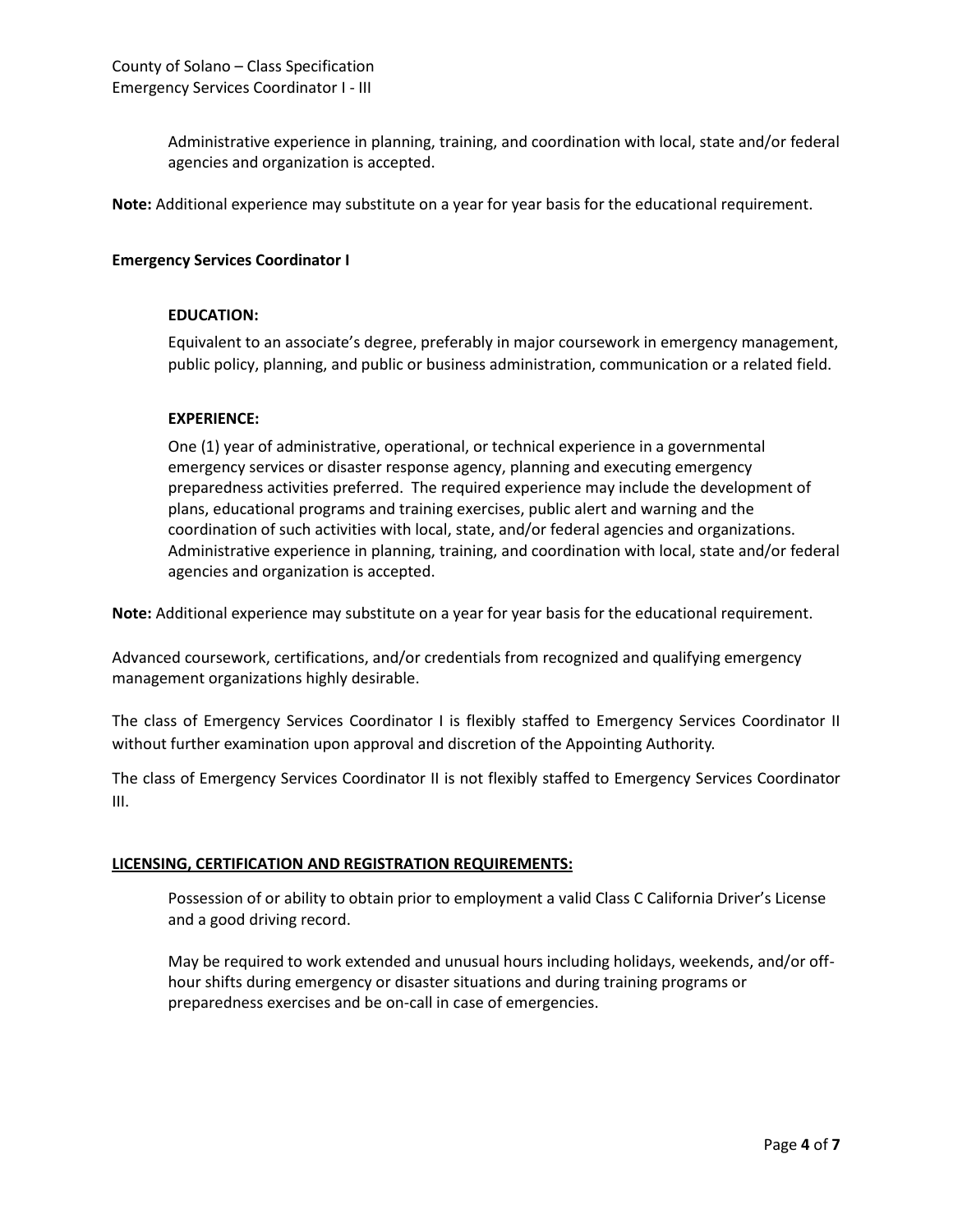## **REQUIRED COMPETENCIES:**

### **Knowledge of:**

- Standards and accepted principles of leadership, on the job-training, and work review depending on assignment.
- Federal and state disaster preparedness, response, recovery, and mitigation programs; federal, state and local regulations, practices, and standards relating to emergency management; contemporary principles, practices, and theory of management techniques; and organization, functions, and activities of county government.
- National Incident Management Systems (NIMS), Incident Command System (ICS), and Federal Emergency Management Agency (FEMA).
- The California Standardized Emergency Management System (SEMS), desirable.
- Principles and practices of: disaster management; emergency planning and training; modern disaster response; project planning, development and evaluation, including preparation, implementation and administration of policies and procedures.
- Methods, techniques, and trends involved in the development, administration, implementation, and evaluation of emergency management training programs.
- Techniques to gain community involvement in risk assessment, disaster planning, citizen and community disaster education, and other emergency management programs.
- Effective teamwork concepts.

## **Skills/Abilities:**

- Distribute work and provide work directions, review work performance and conduct of staff, provide on-the-job training to staff, make assignments, prioritize and evaluate work depending on assignment.
- Strongly develop, recommend, and implement goals, objectives, policies and work standards; evaluating program strategies, analyzing alternatives, defining problem areas and recommending solutions; and understanding, interpreting, applying and explaining complex local, State, and federal rules and regulations governing emergency preparedness.
- Effectively communicating both verbally and in writing; making presentations; and preparing clear, concise, and accurate written materials.
- Appropriately conduct effective negotiations by tactfully representing the County in meetings with governmental agencies, regulatory organizations, the public, media, community groups, vendors, and various business and professional organizations.
- Properly facilitate, develop, and maintain effective working relationships with County employees and people from outside of the County organization, including volunteers, community organizations, and public and private agencies.
- Work with and speak to various cultural and ethnic individuals and groups in a tactful and effective manner.
- Analyze complex information, draw conclusions, and make sound recommendations; read and interpret relevant local, State, and federal legislation;
- Build effective working relationships with people within and outside the County organization;
- Work with significant independence;
- Communicate effectively in both oral and written formats to technical and lay personnel;
- Make public presentations;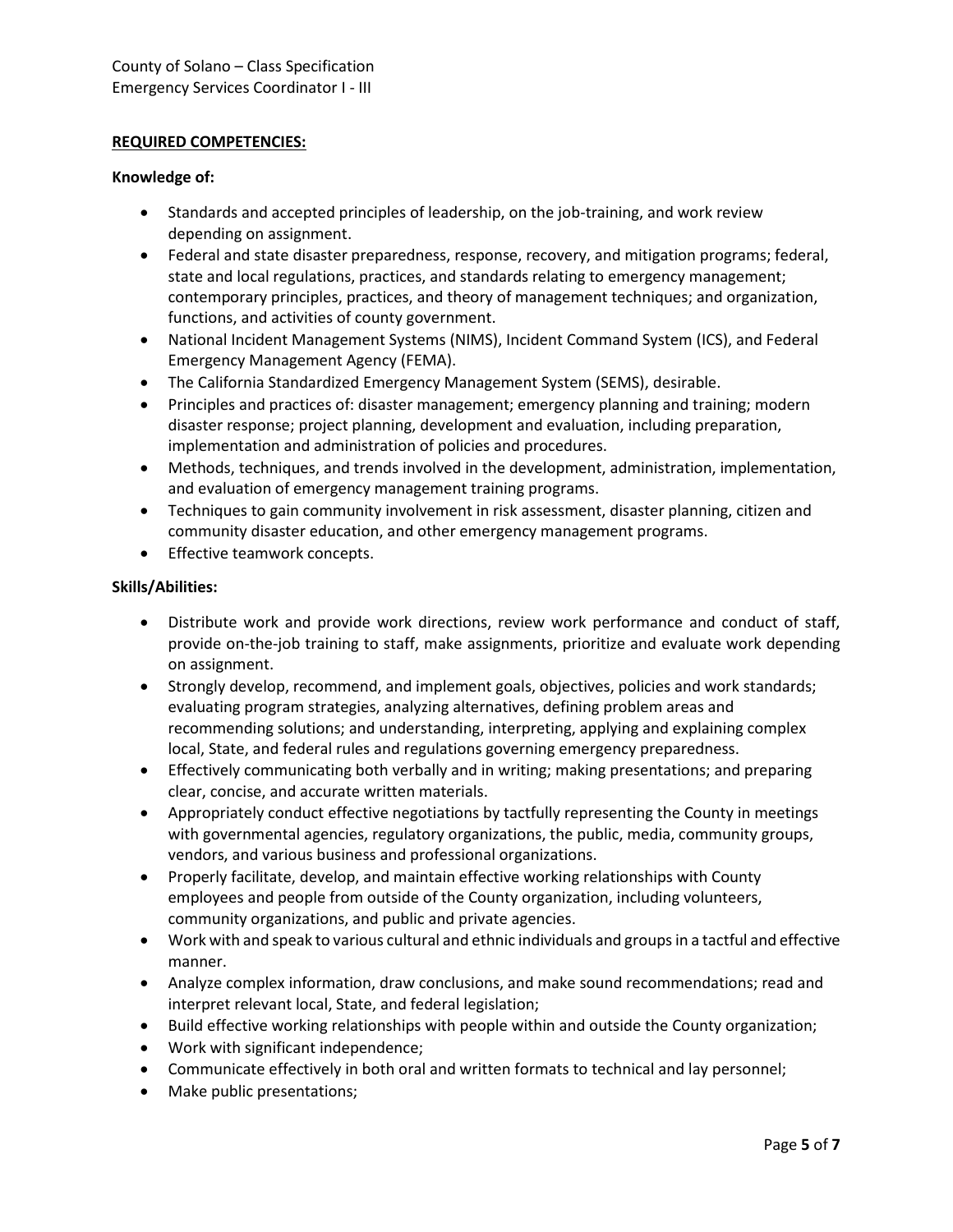# County of Solano – Class Specification Emergency Services Coordinator I - III

- Understand and apply federal, state, and local emergency services regulations and procedures;
- Effectively perform assigned tasks under conditions of considerable stress; represent the County with tact, diplomacy, and professionalism.
- Proficiently utilize computer equipment, specialized software applications, and technology related to work.
- Organize and prioritize a variety of projects in an effective and timely manner; organize own work, set priorities, and meet critical time deadlines.

# **Attributes:**

Characteristics/core competencies an incumbent must display in the job include analyzing and interpreting data, , environmental exposure and tolerance, legal and regulatory navigation, action and results focus, adaptability, attention to detail, handling stress, professional integrity and ethics, selfmanagement, customer focus, influencing, relationship building, involving others, , teamwork, and valuing diversity. As incumbent promotes to level II- III, incumbent must also display critical thinking, negotiating, professional impact, presentation skills, developing others and managing performance

# **PHYSICAL REQUIREMENTS:**

- Mobility and Dexterity: This class typically requires employees to perform the following: stooping, kneeling, reaching, occasional standing, occasional walking, pushing, pulling, fingering, grasping, feeling (i.e. sense of touch), and repetitive motion.
- Lifting, Carrying, Pushing and Pulling -- Sedentary Work: Employees in this class exert up to 10 pounds of force occasionally and/or a negligible amount of force frequently or constantly to lift, carry, push, pull or otherwise move objects.
- Vision: This class typically requires employees to have close visual acuity, with or without correction, to prepare and analyze data and figures, transcribe, view a computer terminal, read, etc. This class requires employees to have depth perception in order to operate a motor vehicle.
- Hearing/Talking: This class typically requires employees to perceive the nature of sounds at normal speaking levels with or without correction and have the ability to receive detailed information through oral communication. Employees in this class are also required to be able to communicate to express or exchange ideas.

## **WORKING CONDITIONS:**

- Office Work: Employees in this class will most often be working in an office setting. **AND/OR**
- Office Work plus Outdoor Work: While most work will be in an office setting, visits to outdoor worksites will require an employee in this class to occasionally work outside and be subject to a variety of weather conditions, walking on uneven terrain, and working around vehicles in operation and around machinery with moving parts.